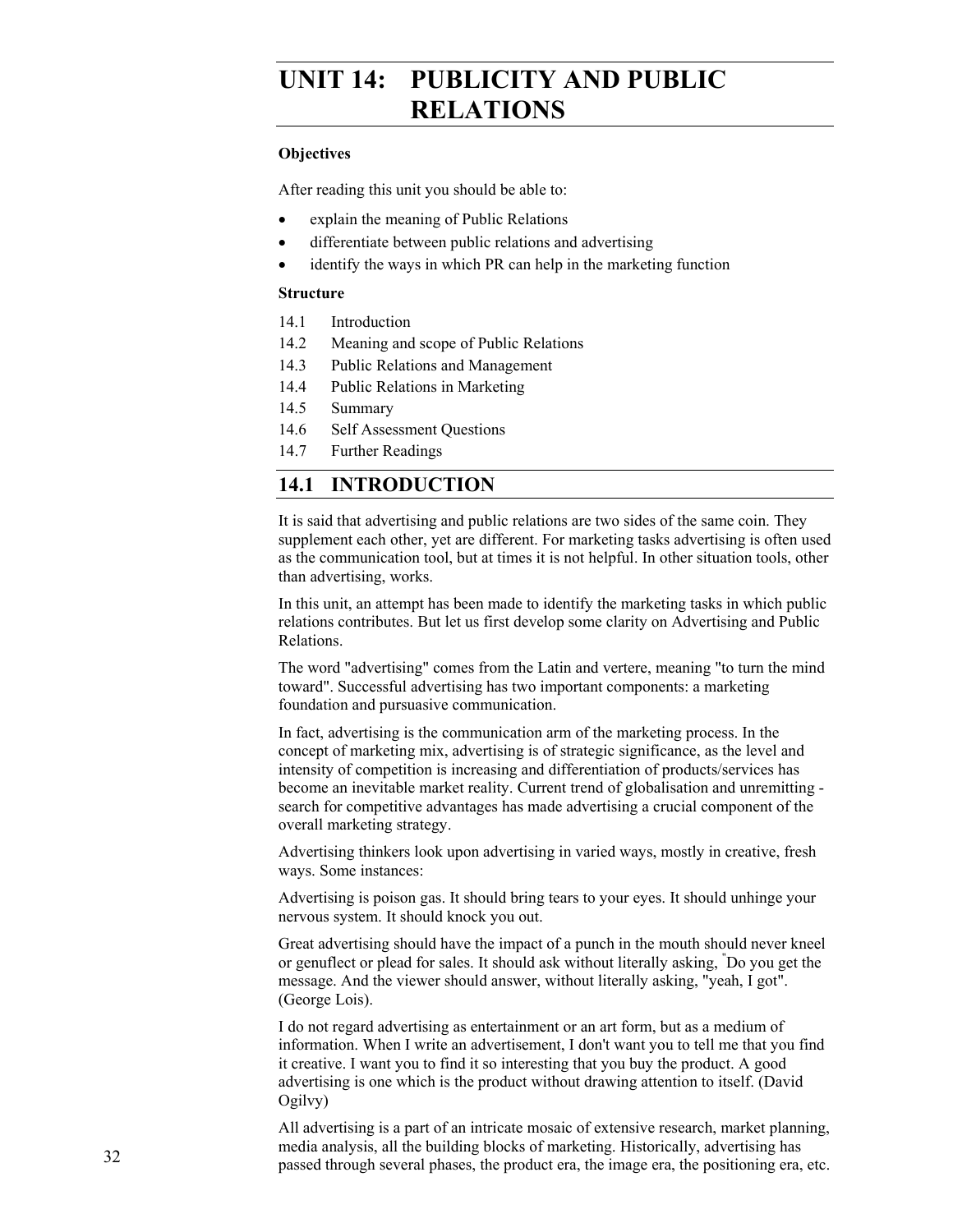The big idea, a surprising solution to marketing problem in a memorable verbal and/or graphic imagery - is the authentic source of communicative power. Plato defined idea' (eidos) as a mental image. There are mysterious connections between images and human emotion. Blending of verbal and visual imagery creates an inexplicable alchemic effect by the audacious use of symbols, images and ideas. Advertising is an art that springs from intution, from instinct and, above all from talent. Piccaso said, "Art is the lie that tells the truth". "Never a bride, always a bridesmaid" (Listerine). "99 and 44/100 per cent pure. It flouts" (Ivory Soap)

Publicity and Public Relation  $(\mathcal{S})$ 

## **14.2 MEANING AND SCOPE OF PUBLIC RELATIONS**

Public relations started as publicity, but today its scope has enlarged to an extent that it is being defined as "helping and organisation and its public adapt mutually to each other." The focus in this management function is on mutual accommodation rather than a one-sided imposition of a view point. Perhaps, it's only because of this reason the scope of the PR has become so broad and wide. Further, the use of variety of terms as substitutes or euphemisms - such as corporate communication, corporate affairs, public affairs, has caused confusions about what PR is and what is not.

Conventionally, Public Relations department was considered to be a small appendage to a large corporation with four major functional areas: Finance, Operations, Marketing and Personnel or Human Resource Management. In such corporations, all such activity, as not specifically falling under the jurisdictions of any functional department was given to the PR department. However, today there is increasing relisation on "Relations" . The PR department is in constant interaction with all other functional departments. For example, financial PR helps in resource mobilisation; labour relations for shop floor productivity; consumer relations for better understanding of customer needs; and employee relations for morale and team building. Not only this, today PR helps in strategy formulations and organisational policies as this is the department which works as the bridge between various publics of the organisations and the various functional departments.

#### **Activity 1**

Briefly describe your understanding of the management function; Public Relations.

………………………………………………………………………………………… ………………………………………………………………………………………… ………………………………………………………………………………………… ………………………………………………………………………………………… ………………………………………………………………………………………… ………………………………………………………………………………………… …………………………………………………………………………………………

## **14.3 PUBLIC RELATIONS AND MANAGEMENT**

In business, many organisational objectives can be accomplished through professional PR programmes. In fact, professionalism in PR can help in achieving a number of objectives (Lesley, 1991) some of which, are as follows:

- Prestige of favourable image" and its benefits
- Promotion of products or services
- Detecting and dealing with its publics
- Determining the organisation's posture in dealing with its publics
- Goodwill of the employees or members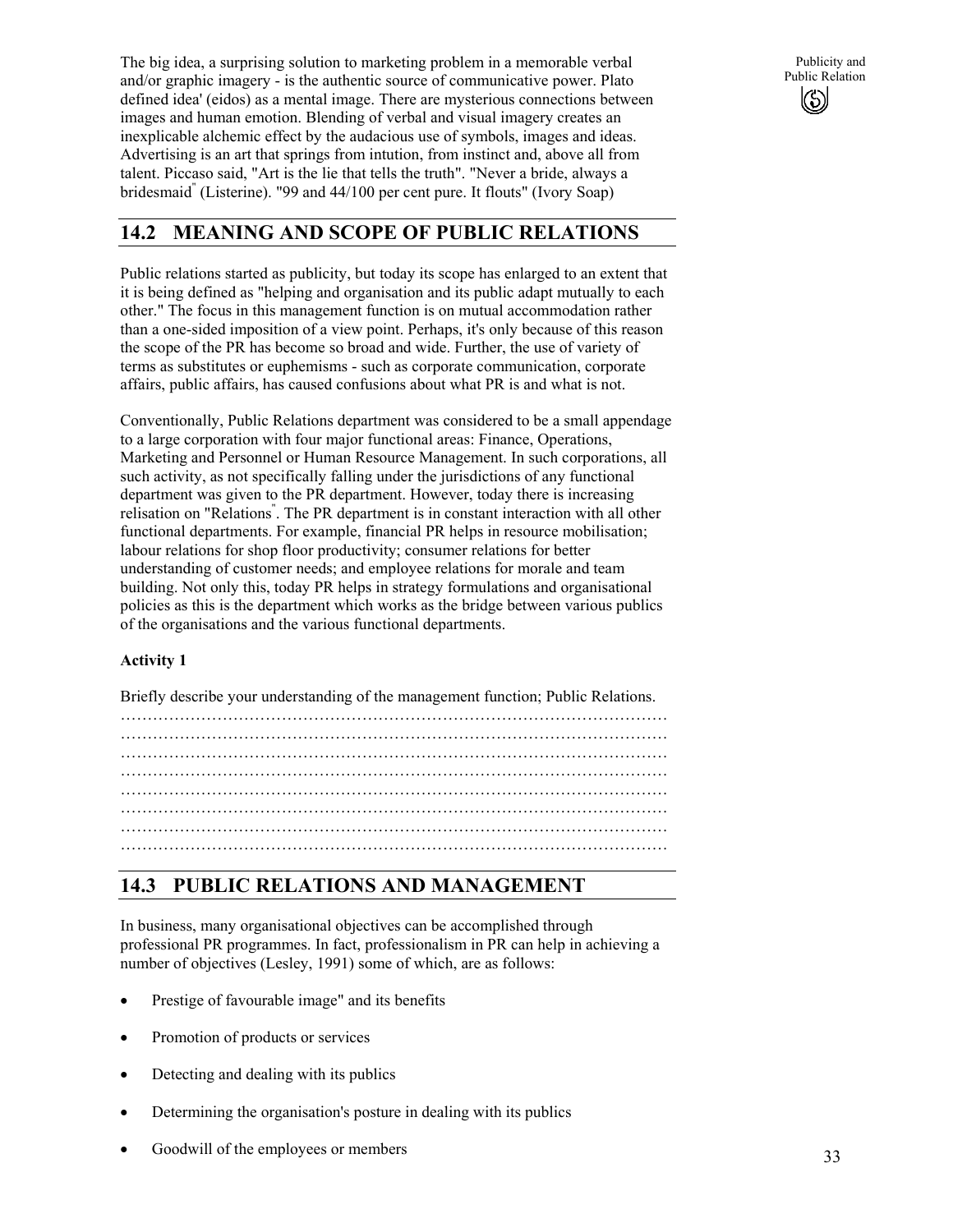- Form **Form •** Prevention and 'solution of labour problems
	- Fostering the goodwill of communities in which the organisation has units.
	- Goodwill of the stockholders or constituents
	- Overcoming misconceptions and prejudices
	- Forestalling attacks
	- Goodwill of suppliers
	- Goodwill of the government
	- Goodwill of the rest of the industry
	- Goodwill of dealers and attraction of other dealers
	- Ability to attract the best personnel
	- Education of the public to the use of a product or service
	- Education of the public to a point of view
	- Goodwill of customers or supporters
	- Investigation of the attitude of various groups towards the company
	- Formulation and guidance of policies
	- Fostering the viability of the society in which the organisation functions
	- Directing the course of change if we, carefully examine each of these objectives, we might realise that some of the objectives are basically marketing objectives. In the later part of this article, most of such objectives are detailed and discussed.

#### **Activity 2**

Visit any two corporate offices and identify the tasks important to them, out of the above inventory:

......................................................................................................................................... ......................................................................................................................................... ......................................................................................................................................... ......................................................................................................................................... .......................................................................................................................................

## **14.4 PUBLIC RELATIONS IN MARKETING**

As far as the marketing function of any organisation is concerned, PR can help, if not more, at least in six different ways, apart from supplementing and enhancing the impact of the advertising effort:

#### **14.4.1 Helping create a market**

Marketing assumes the existence of a market, and the role of marketing invariably is to satisfy the needs and wants of those who constitute the market.

However, sometimes companies face a situation where market is blocked for them and they just can't operate,

For example, in India until 1982. India was a blocked market for colour televisions as the colour transmission didn't exist. For all TV manufacturers, the marketing task was to convince the government to commence transmission in colour. The opportunity was the "Asian Games" and the Ministry of Information. and Broadcasting (MIB) was, perhaps,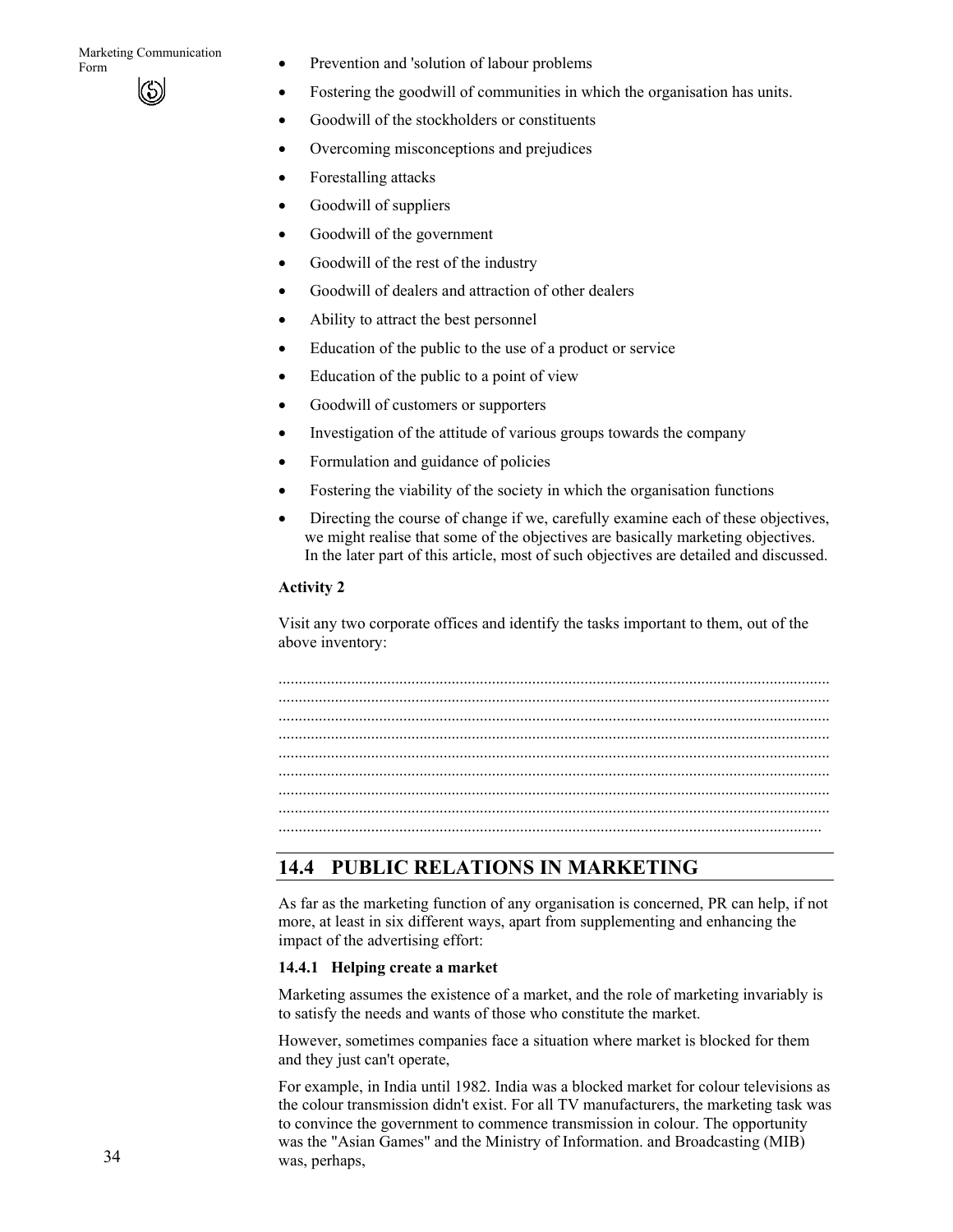convinced on the need' to telecast the prestigious games to the rest of the world in colour. Here one can see the linkage between political strategy of a country influencing the opening of the markets. It is said that companies therefore, must identify the people with the power to open the gates of the blocked markets and prevail upon them to exercise their power. Such tasks fall under the domain of Public Relations, and not marketing.

It is suggested that the organisations should not only identify the chief gatekeeper,' but also determine the right mix of incentives to offer, Under what circumstances will the gatekeepers cooperate? Is legislator X primarily seeking fame, fortune or power? How can the company induce this legislator to corporate? In some countries, the answer may be with a cash payoff ( a hidden P of the marketing Mix). Elsewhere, a payoff in entertainment, travel or campaign contributions may work.'

What is expected is to successfully negotiate and do lobbying in order to successfully achieve the objectives which you have been lobbying for.

Kotler (1986) in his article of Mega marketing has said that "successful marketing is increasingly becoming a political exercise." Pepsi Cola outwitted its arch rival, Coca-Cola, by striking a deal to gain entry into India's huge consumer market, fast heading towards 1,000 million people. While Coca-Cola withdrew from India in 1978, Pepsi made an entry forming a joint venture with an Indian counterpart, winning governmental approvals, despite opposition from other Indian soft drink companies, and anti-MNC legislations. The package offered included exports of agro-based products, focus on rural markets, newer food processing, packaging and water treatment technology. This package was attractive enough to win over various interest groups.

Taking the example of Pepsi Cola's entry into the Indian market, Kotler emphasised the need for supplying benefits to parties other than target consumers. "This need extends beyond the requirements to serve and satisfy normal intermediaries like agents, distributors and dealers," These so-called third parties included governments, labour unions and other interest groups that individually or collectively, can block profitable entry into a market. These groups act as gatekeepers and they are growing in 'importance, In dealing with such groups, one has to add two more Ps, i.e., Power and Public Relations.

#### **14.4.2 Influencing non-consumer groups**

Invariably, marketing addresses its efforts to the ultimate consumer and overlooks those , which might influence the bottomline. Such groups of people or publics are advertised by the public relations function for overall organisational goals. A typical example is that a medical representative calls on a physician he does not aim to sell medicines, like any typical salespersons involved in marketing 'and selling. The medical representative has a purpose of just to keep the physician informed about the new products and formulations the company has introduced in the market and though public relations expects the physician to recommend his (medical representative's) medicines to' the patients.

Similar is the case with ' representatives of publishing houses who visit teachers in different schools, colleges to inform teachers and not to make them buy their books,

One can identify many such examples where PR programmes are strategically and regularly executed to meet the business objectives from the target audience other than non-consumer groups.

#### **14.4.3 Influencing the influentials in crisis**

How to and how not to communicate during crisis is also a strategic decision, The marketing crisis can range from product failure or tampering during transit or by trade, protests by activists (eg., KFC in Bangalore), accidents (eg., fire in a hotel), government pronouncements (BVO in Limca), etc,

Such situations of crisis get complicated and they get further messed up due to inaccurate reporting. The organisations by not submitting clarifications to the media due to the fear of jeopardising the legal stand, might end up with a negative image in crisis, Denials or withholding information may be viewed as a cover up and even look like admission of guilt automatically.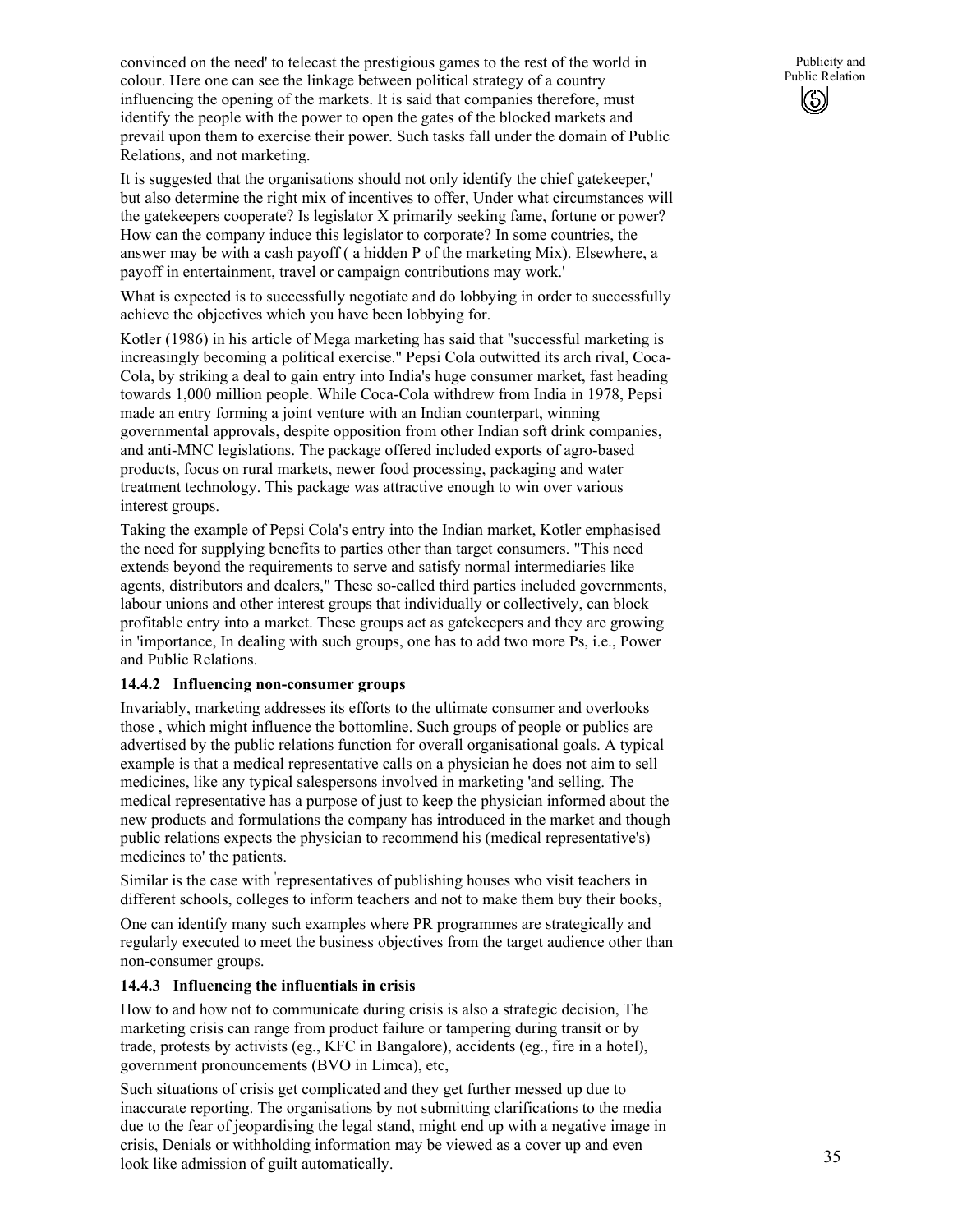Form In such situations, it is suggested that legal and marketing objectives should be dealt with separately. In such situations, the thumb rule is to confirm facts rather than giving explanations. It is likely that as a result of this organisations might emerge with a cleaner image.

#### **14.4.5 Influencing the dealers and sales people**

Most organisations find it difficult to reach their product to the consumers directly, and, instead they use either a sales force to sell their goods door to door or to dealers and on the other hand they have a whole lot of intermediaries who participate in reaching the company's product from manufacturing point to the consumption place. It is the trade which might push the product in the market and give priority to a product over the competitors.

It is, therefore, important to exercise good relations with dealers, wholesalers who contribute significantly in making the bottom line in the balance sheet, rosier. Dealer conferences, conventions, display contents, gifts, in-house publications, etc., are all such PR tools to achieve dealers' support and cooperation. Similar is the significance of the sales force.

#### **14.4.6 Influencing direct consumers through means other than advertising**

In certain industries, it is not possible to use the conventional promotion tools with success. For example, in advertising is really rare. There are others organisations where the size of the operation is not large enough to support a heavy promotional budget. There are other who find it difficult to advertise or promote as it might lead to a bad taste. For example, a hospital might find it very difficult to advertise abortion services, Similar could be the case for open heart surgery or other services.

Arising out of these reasons, the conventional promotional tools have a limited use. Duncan (1985) has suggested that the services sector industries have to think about other promotional tools.

There are very successful examples like a medical doctor specialising in eye care running his own clinic-cum-nursing home and organising free eye camps in his region. This community service not only spread his name, but also proves his competence. The local newspapers might carry stories about such camps to give further boost to the promotion.

Therefore, promotional activities like community relations, event management, media biltz, corporate identity programmes have a relevance and they should be used innovatively and effectively.

#### **Activity 3**

Visit an advertising agency and find out from them, those marketing situations in which, as compared to advertising, PR campaign contributed significantly, towards achievement of the marketing goals.

......................................................................................................................................... ......................................................................................................................................... ......................................................................................................................................... ......................................................................................................................................... .........................................................................................................................................

#### **14.4.7 Influencing employees to serve the customers better**

In the exchange process, often a range of contacts between the firm and customer takes place. Managing and operating these contacts are the responsibility of operations of non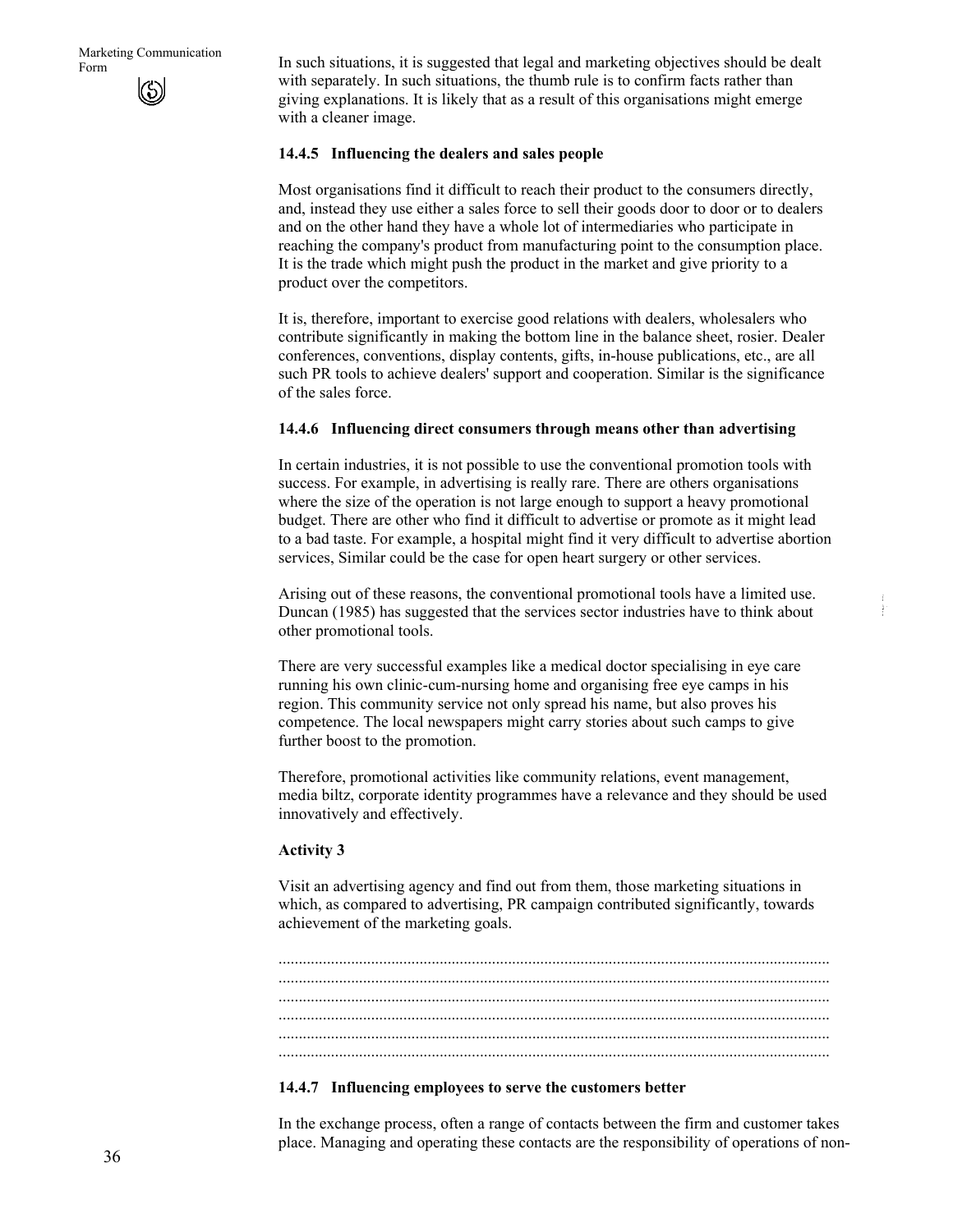Marketing activities in such organisations can, therefore, be clubbed under three major heads, (Gronroos 1990) namely : External marketing, Internal marketing and Interactive Marketing.

The traditional 4Ps of the marketing mix are basically external to an organisation as these efforts are targeted at customers. However, every single individual in an organisations play some role in marketing a product or service and,. therefore, any effort by the company by way of training on product knowledge, product handling, customer knowledge, selling etc., in addition to motivation, can be taken as the internal marketing tool. Interactive marketing relates to the skill of employees in handling, customer contact. A customer judges the quality not only on the basis of technical quality of the product-services package, but also by its functional quality.

The core of such a model is the moment of truth of the buyer-seller interaction. In these moments of truth, the value to customers is created. If they are not taken care of, quality as perceived by the customers gets damaged and thus amount to loss of business.

The value for customers is totally produced in the moments of truth but also pre produced by the supporting part of the organisation. Therefore, the tasks of marketing management in two heads: The first category of tasks relate to giving promises, and the second to the fulfilling promises.

Customer's experiences of the moments of truth are based on certain expectations created by the service provider. The traditional marketing efforts give promises, which correspond with the personal need and aspirations of the target group of customers. In addition, employees abilities and motivation to meet the expectations of customer as created by external marketing efforts are backed up by internal marketing efforts. By creating and maintaining a service culture through marketing campaigns and activities directed towards the employees, the organisation may prepare its employees for the moments of truth.

Personal management policies based on a detailed understanding of employees personal needs of jobs, life and career path, role ambiguity role conflicts and job conflicts, employee motivation, etc,, would have a definite impact on employee performance in the moments of trust of buyer-seller interactions.

## **14.5 SUMMARY**

The foundation of any relationship model rests on the Nordic School of Services (Gronroos) which and inadequacies in the definition of marketing proposed by American marketing Association (AMA). The Nordic School of Services felt that a definition where marketing is the process of planning and executing, the conception (in the earlier definition the term product was used), Pricing, promotion and distribution of ideas, goods and services to create exchange and satisfy individual and organisational objectives, anything other than conception is not marketing, The other criticism of AMA's definition was that it does not take into consideration what the consumer would want marketing to be. In contrast, the Nordic marketing function and suggests that marketing is to establish develop objectives of the parties involved are met. This is done by mutual exchange and keeping of promises. According to Nordic definition, the most important issue in marketing is to establish strengthen and develop customer relations where they can meet business objectives. The other difference is that the marketing function is different from the limited view marketing department and holds in that the marketing function envelops the total spread over organisation, outside the marketing department, and also covers activities (beyond Ps, which exercise an impact on the current and future customers).

Therefore, there is a need to achieve integration between marketing operations, human resource, R&D, etc. It is in this context that McKenna in 1991 said "marketing is everything and everything is marketing". The underlying idea is that every one in the organisation who is in customer contact (personnel) should be oriented towards customer relations.